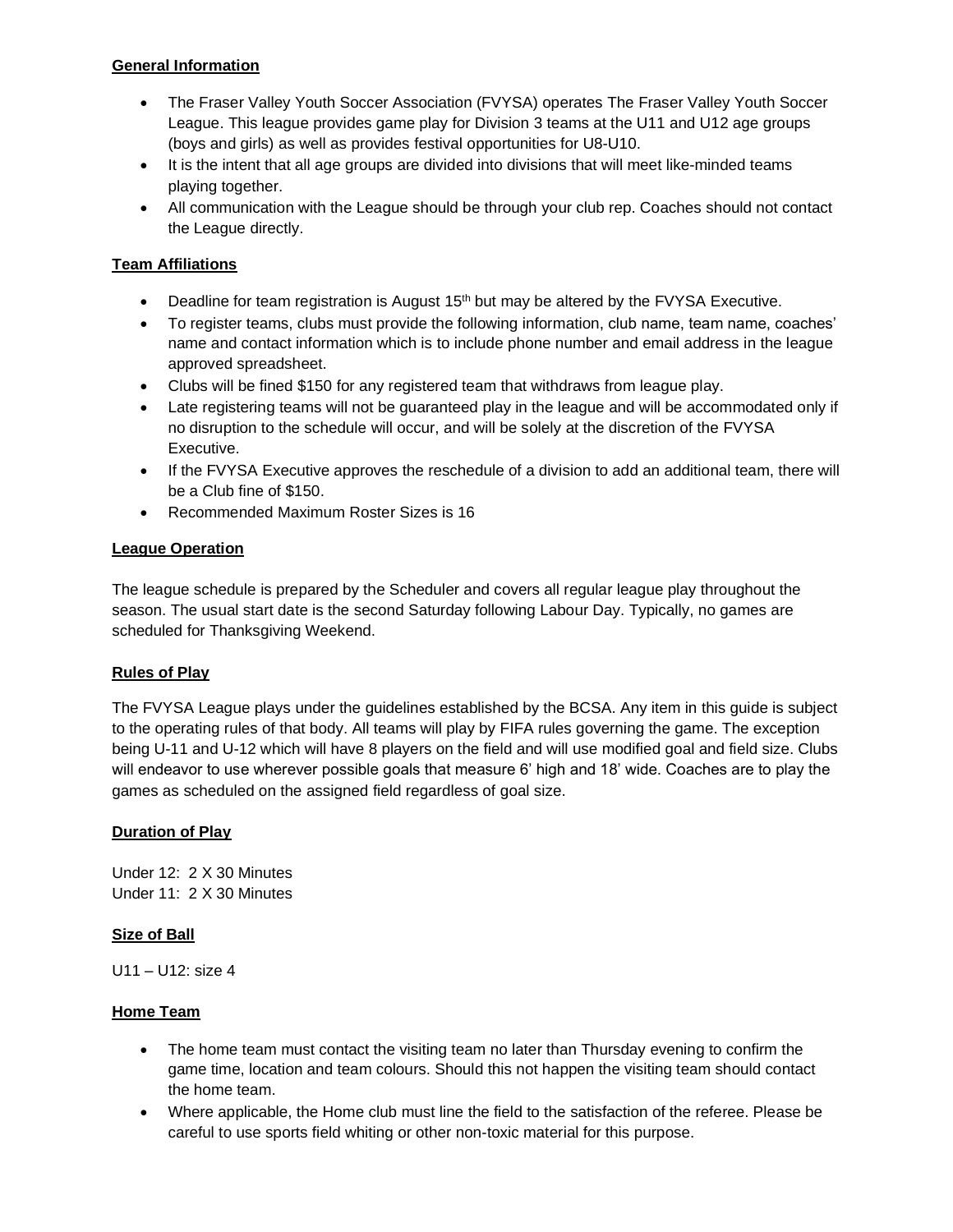- The home team must provide nets and corner flags standing a minimum of 5 feet above the ground for all divisions. Bicycle type flags are not permitted, as there have been cases of severe injury to players.
- In the event of a colour conflict (both teams in the same coloured strip) the HOME team must change to avoid confusion.

## **Referees**

Referees are supplied by the Home Club. If the referee has not arrived 20 minutes after the scheduled start time and both teams agree to play the game, the home team will referee the first half and the visiting team the second half, unless it is agreed one person will referee the whole game. Team lists should be signed and exchanged and the score will stand as if the referee was present.

If the teams do not agree to play the game, the same procedures will apply to rescheduling as apply to makeup games from field closures.

#### **League Play**

The FVYSA League is tiered into boys and girls U11 and U12 based on number of teams submitted by the member clubs. U11 and U12 boys and girls (Select, Div 1 and Div 2) should be placed into BCCSL. No standings will be kept however, teams are asked to submit scores after each game. Throughout the season the divisions will be monitored and adjustments may be made to create more competitive groups-. The decision of the FVYSA League Executive to move teams from division to division is not disputable.

## **Player Identification**

All registered players are required to have identification cards by October 1<sup>st</sup> of each season.

Team lists and identification cards are required for each game. The team list must include players' names and jersey numbers should be printed clearly and given as they appear on the BCSA registration forms.

#### **Sideline Regulations**

Coaching is not allowed on the goal ends of the field. Substitute players must be kept on the sidelines away from the end line goal areas.

After the start of a game, team officials are not to enter the field for any reason until the referee motions you on. When permission has been given only one team official may enter the pitch.

## **Substitutions**

Unlimited substitutions are permitted for all games. Substitutions may be made at any stoppage of play at the referees' discretion. Substitutions must be made at the halfway line.

#### **Reporting Scores**

The score of League games must be reported to the league administrator using the score reporting format provided with the league schedule which ca be found on the Fraser Valley Youth Soccer Association website [\(www.fvysa.ca\)](http://www.fvysa.ca/). All teams MUST report game scores (win, lose or draw), although league standings will not be posted. Both teams must report their game score no later than 6:00 p.m. Sunday.

## **No Shows**

Games are to start promptly at the scheduled time subject only to the discretion of the referee. Should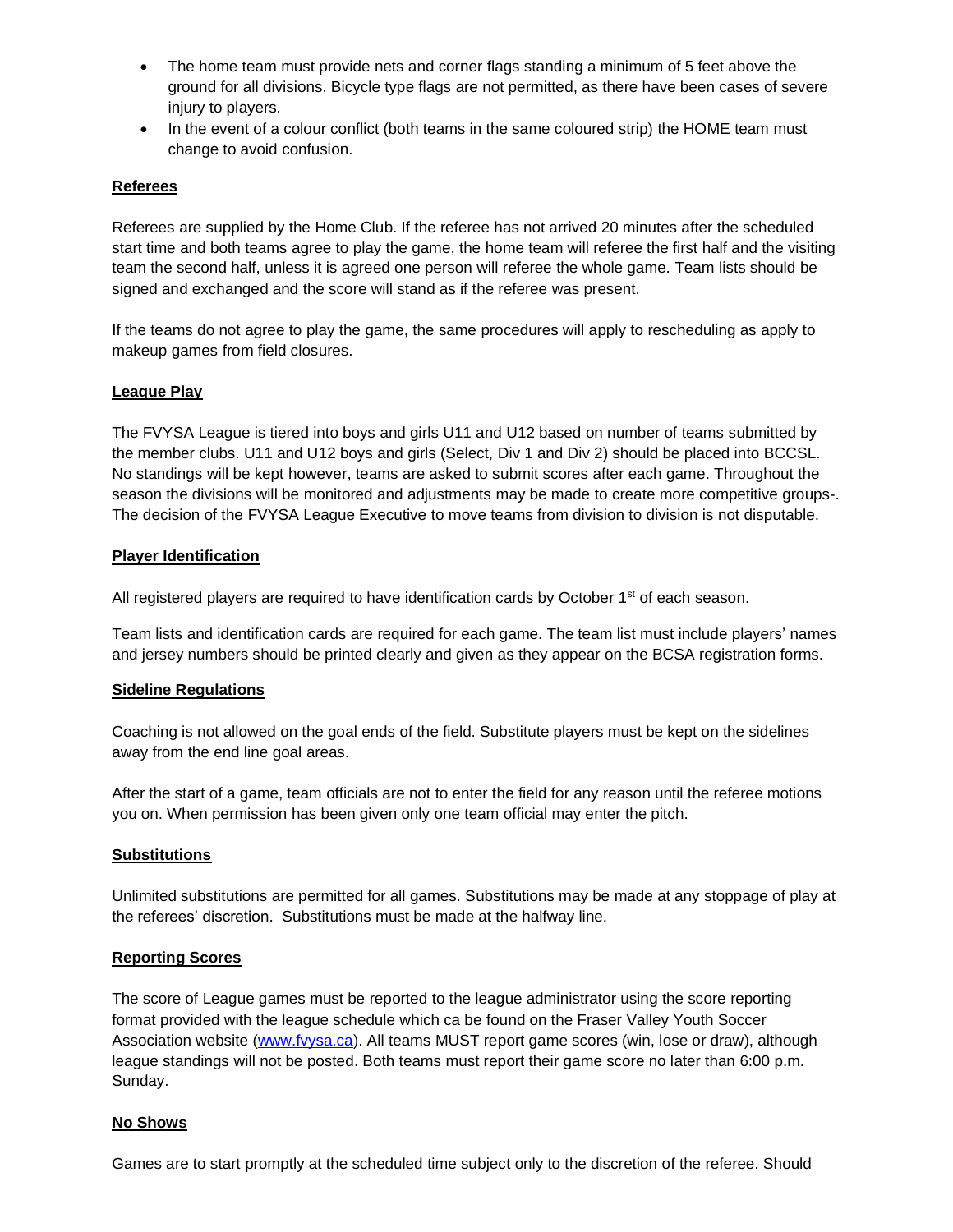either team not be at the field by the scheduled time, the referee will allow a 15 minute grace period. If the team does not show by that time, the referee will call the game and submit a report to the League. Forfeitures are awarded at the discretion of the FVYSA League. Do not claim forfeiture through the league score reporting system. Submit a report through your club official who will pass it on to the FVYSA Executive.

A total of seven registered players are required to begin a game. Under no circumstances are teams to use unregistered players.

All no shows will be fined \$250.

# **Commitments**

Teams are required to complete all games scheduled by the league. Any team failing to play a scheduled game without sufficient cause, and without first informing their District Representative at least 48 hours prior to game time, will be fined \$100 and the missed game will be deemed a make-up game.

The onus is on each team to make arrangements to complete make-up games. Failure of a team to complete all League make-up games without just cause or specific permission of the Executive will result in a fine of \$50 per game not played, to a maximum of \$200 per team for one season. Exceptions may be granted for games that are cancelled or postponed due to field closures and not rescheduled by the Executive.

If a make-up game is deemed NP (not played) there will be no claim to the points for either team.

## **Field Closures and Cancellations**

Safety of the player is our number one priority, please use common sense where fields are questionable (i.e. frozen, badly pot-holed, etc.). The referee is responsible for making the final decision as to the playability of the field, but as a coach or manager you should suggest to your players that they play to protect themselves if conditions are "marginal".

As weather becomes poor games may be moved to all-weather surfaces, or they may be cancelled by hosting clubs because of field unavailability. Note that field conditions cannot be consistent throughout our playing communities. Civic Authorities may close grass/turf fields in one municipality while others are left open.

When a field is deemed unplayable on game day by the host club, contact from the home team to the away team must be made minimum 2 hours before game time to allow for alternate field arrangements and/or unnecessary travel.

The FVYSA League Executive has the right to cancel all games due to severe weather.

#### **Reminder to Coaches Each Week**

Both Coaches

- 1. Confirm field and game time with opposing coach.
- 2. Confirm team colours.
- 3. Prepare team lists for each game.
- 4. Report your score by Sunday at 6:00 p.m. (Win, Lose or draw)

## Home Coach

1. Line the field and set up the nets and corner flags before the game. (make sure goals are secured to ground with spikes, chains or weighted bags.

2. It is your responsibility to inform the visiting coach of directions to the field and of field closures.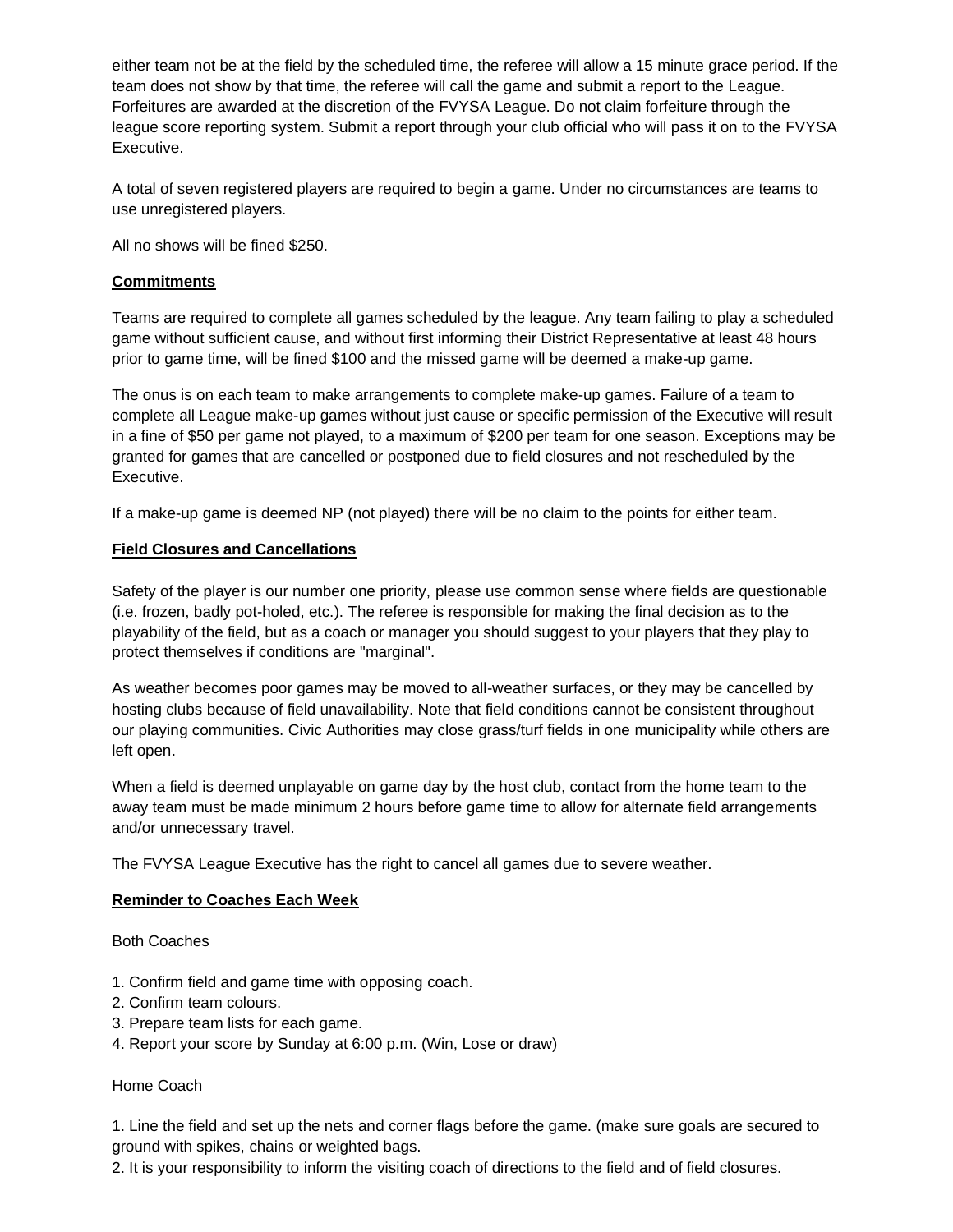3. If necessary, obtain two alternate dates for makeup games.

## **Abandonment**

Games that have been canceled or abandoned by the referee due to rough play, spectator interference or other reasons will be rescheduled subject to a decision by the FVYSA District Executive. The executive may decide to award points to either team or to consider the game a double forfeiture with no points awarded.

Team officials are responsible for the behavior of their own fans. If requested by the referee to control the behavior of a sideline fan, team officials could be reported for failing to give the best effort towards complying with the request.

## **Discipline**

All players, coaches, and managers taking part in the Fraser Valley Youth Soccer League is subject to the control of the respective District Committee. The Discipline Committee may investigate all of the following:

Abandoned Games Teams with excessive yellow or red cards Excessive no-shows or forfeitures Misconduct of teams or officials

The Discipline Committee may make recommendations to the District Executive on such protests as it sees fit.

All players, coaches or managers who have received a red card and/or a game ejection must attend a discipline hearing.

Any player or coach/manager receiving a red card and/or a game ejection is suspended from that moment on until he attends a Discipline Hearing and has fully served his suspension.

All red cards carry an automatic one game suspension. This one game is served automatically by sitting out the very next League or Cup game after the game in which the red card was issued. There are NO exceptions to this procedure.

Yellow cards have the same automatic provision. Anyone with a total of three yellow cards and/or a caution/warning in one season must sit out the game immediately after the game in which the third yellow card was issued.

It is the responsibility of the player's coach to ensure that a suspension is carried out. This may be verified by the District.

Please note that games canceled because of weather or a stoppage in schedule does not count as a game suspension completed.

Players or coaches under suspension are not eligible to play or otherwise participate in any tournament games or any other soccer related activities, including practices, until they have sat out their required League or Cup suspension.

All red cards and/or game ejections require attendance at a disciplinary hearing. Failure to attend when called to a hearing may result in an indefinite suspension. Your Club Rep will contact you, as soon as the referees report has been received; to let you know the date you are to attend. The Discipline Committee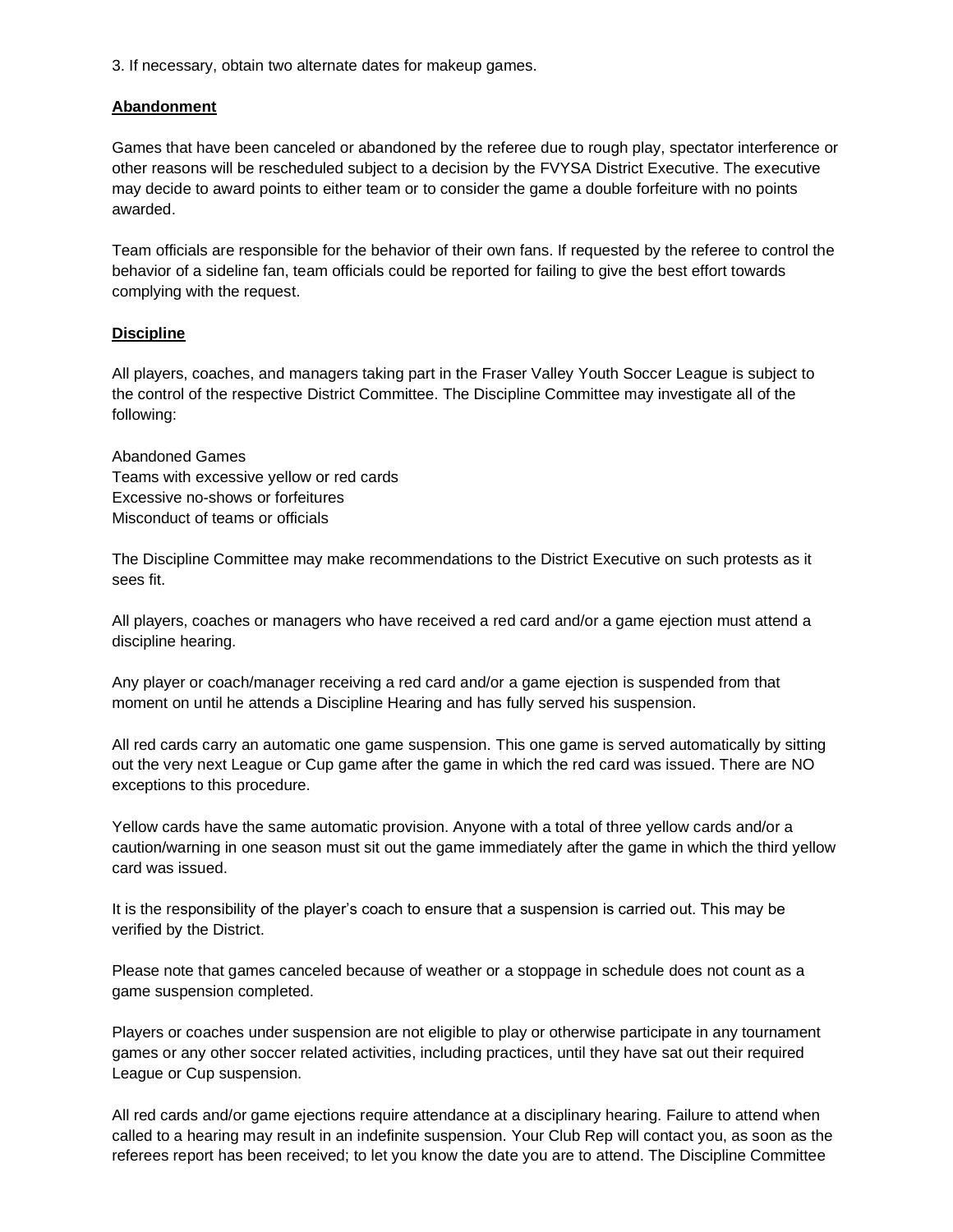at the hearing decides what additional penalty may be imposed on the person who was given the red card by the referee. This group can suspend a player within the guidelines established by the Canadian Soccer Association and the B.C. Soccer Association from time served up to a lifetime. To appeal a decision made by the District Discipline Committee, please follow the procedure to BCSA Appeals and Protests for discipline guide.

Please note that an appeal of a decision rendered by a District Executive must be submitted within 4 days from the day such a decision is received.

Suspended team officials must arrange for someone to fill their position, and inform their league coordinator of that person's name and phone number.

The suspended team official may go to the field, but must stay well back from the sideline. He must not coach verbally or by hand signals. The players must be told not to approach him, before, during or after the game. In most cases the best solution is for the suspended person to stay away from the games.

# **Protest and Appeals**

A team may protest any scheduled game. The referee must be notified at the game. All protests must be submitted in writing (oral protests will not be considered) signed by the affiliated team coach or manager, and submitted in triplicate, within 48 hours of the date of the match to which it relates, to the District Secretary. A cheque for \$250 made payable to: The Fraser Valley Youth Soccer Association must accompany the protest for it to be properly filed.

All protests and appeals should be filed with your FVYSA club rep.

A protest will only be considered on the grounds of interpretation of the F.I.F.A. Laws of the Game, on the eligibility of players, or on breaches of Competition Rules and Regulations.

Any protest relating to the ground, goal posts or other equipment (e.g. nets, balls, corner flags, etc.) shall not be considered unless notice has been given to the referee before the game starts. If the problem cannot be solved without delaying the game a protest must still be made in writing, and be properly submitted to be considered. No protest will be considered if, in the opinion of the referee, the objection lodged did not seriously affect the outcome of the game.

No protests will be considered for U11 or U12 concerning field or goal size.

#### The Protest Procedure

After forwarding a copy of the protest to the other team involved (within 48 hours of receiving the protest) the District Committee will ask the other teams officials for a written report. The referee will also supply a written report to the committee. The Protest Committees decision will be conveyed in writing to both teams.

All appeals of the District Protest Committee must be made to the BCSA Appeals Committee within 4 days of the rendering of the decision. The format of the appeal (written, signed, 3 copies, etc.) is the same as a protest, except that you are appealing the decision itself and must include a copy of the decision made by the District Committee. The District Protests Committee will forward all information they used directly to the BCSA. A cheque payable to the B.C. Soccer Association for the applicable appeal fee, must accompany the appeal for it to be properly filed.

Fees are almost always returned if your appeal is upheld, and generally forfeited if your appeal is denied, this applies to both District and BCSA appeals. Further appeal is possible, ask the BCSA to provide details if you wish to appeal their decision.